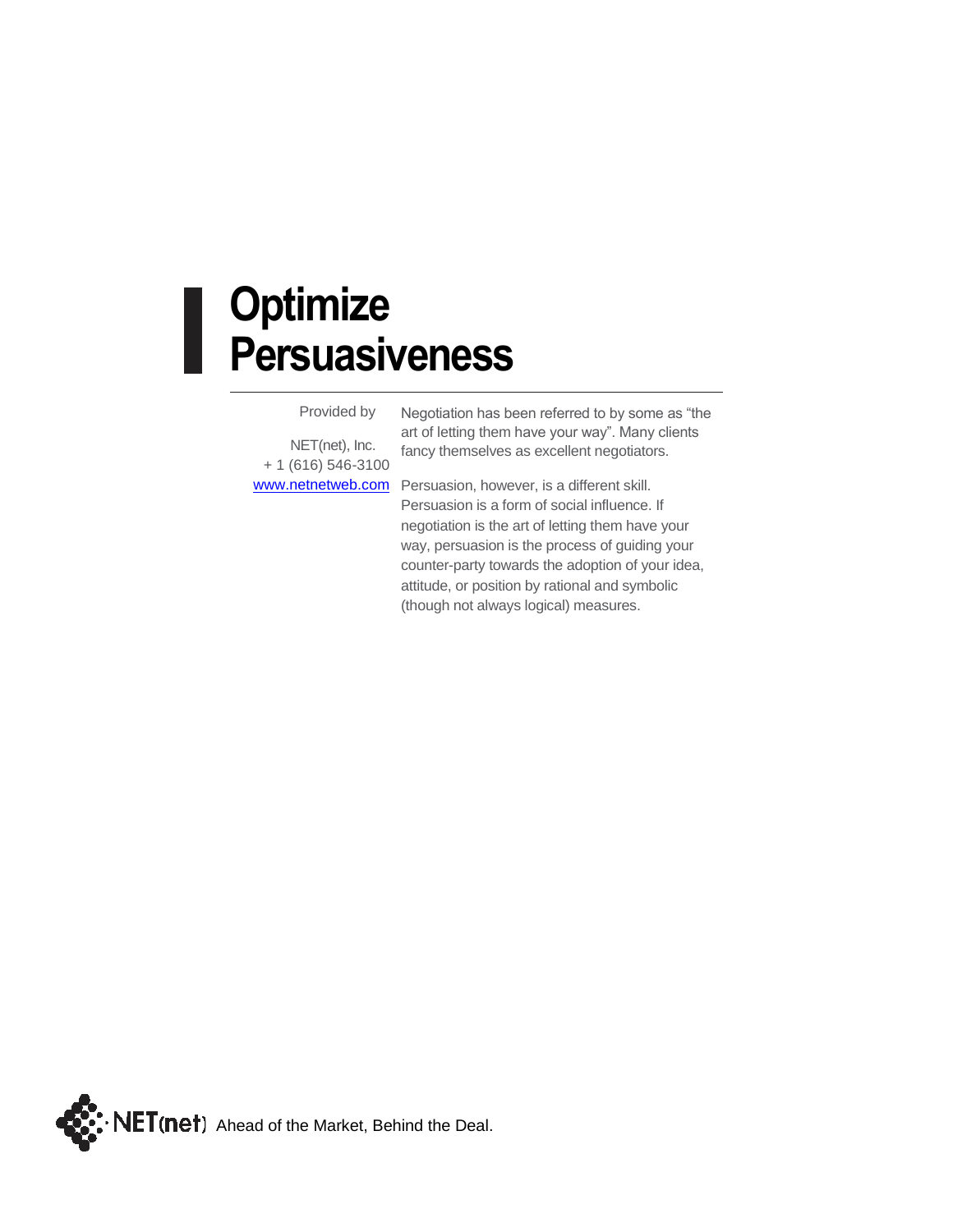Relationship based persuasion is usually strategically intended to win others over, not to defeat them. Thus it is very important to be able to see the topic from different angles in order to anticipate the reaction of others to a proposal. To be successful in this pursuit, we recommend the following 4 steps:

- Step 1: Survey your situation. This step includes an analysis of the situation of the persuader, his goals and the challenges he faces in his organization.
- Step 2: Confront the five barriers. There are five obstacles that pose the greatest risks to a successful influence encounter: relationships, credibility, communication mismatches, belief systems, interest and needs. You must confront these issues and overcome them if you are to be successful.
- Step 3: Make your pitch. People need solid reasons to justify a decision, yet at the same time many decisions are taken on the basis of intuition. This step also deals with presentation skills.
- Step 4: Secure your commitments. In order to safeguard the longtime success, it is vital to deal with politics at the individual and organizational level.

Many clients we work with underplay or overplay their ability to persuade their suppliers to bring them to their way of thinking. In this whitepaper series, we will discuss the four most effective strategies we have seen clients use to optimize their persuasiveness with their suppliers.

## **Strategy 1: Unbundle Gains, Bundle Losses**

#### Unbundle concessions and good news.

- Suppose you have the ability to tell a Supplier that your ROI study came back favorable, and that you are now ready to sign the deal:
	- Consider calling one day to say the ROI study came back favorable
	- Consider calling another day (after some time has lapsed) to say that you are now ready to sign the deal
- You're likely to make the Supplier happier if you share the good news over consecutive interactions.
- You may also have an opportunity to trade for something else of value each time you make a good announcement.

#### Example:

- Hey Bob, good news, the CFO blessed the ROI study we delivered. If you can ensure we will have the resources available we requested, I may be able to sign next week.
- Hey Bob, more good news, based on your confirmed availability of Timmy, Joey and Susie, who we really like, we are now ready to sign the deal. I may be willing to pay the first payment at the start of the project instead of net 60 days, if you can provide me with a favorable net present value option in excess of our IRR.

In this scenario, your Supplier will see that things continue to progress in a positive direction, and will usually

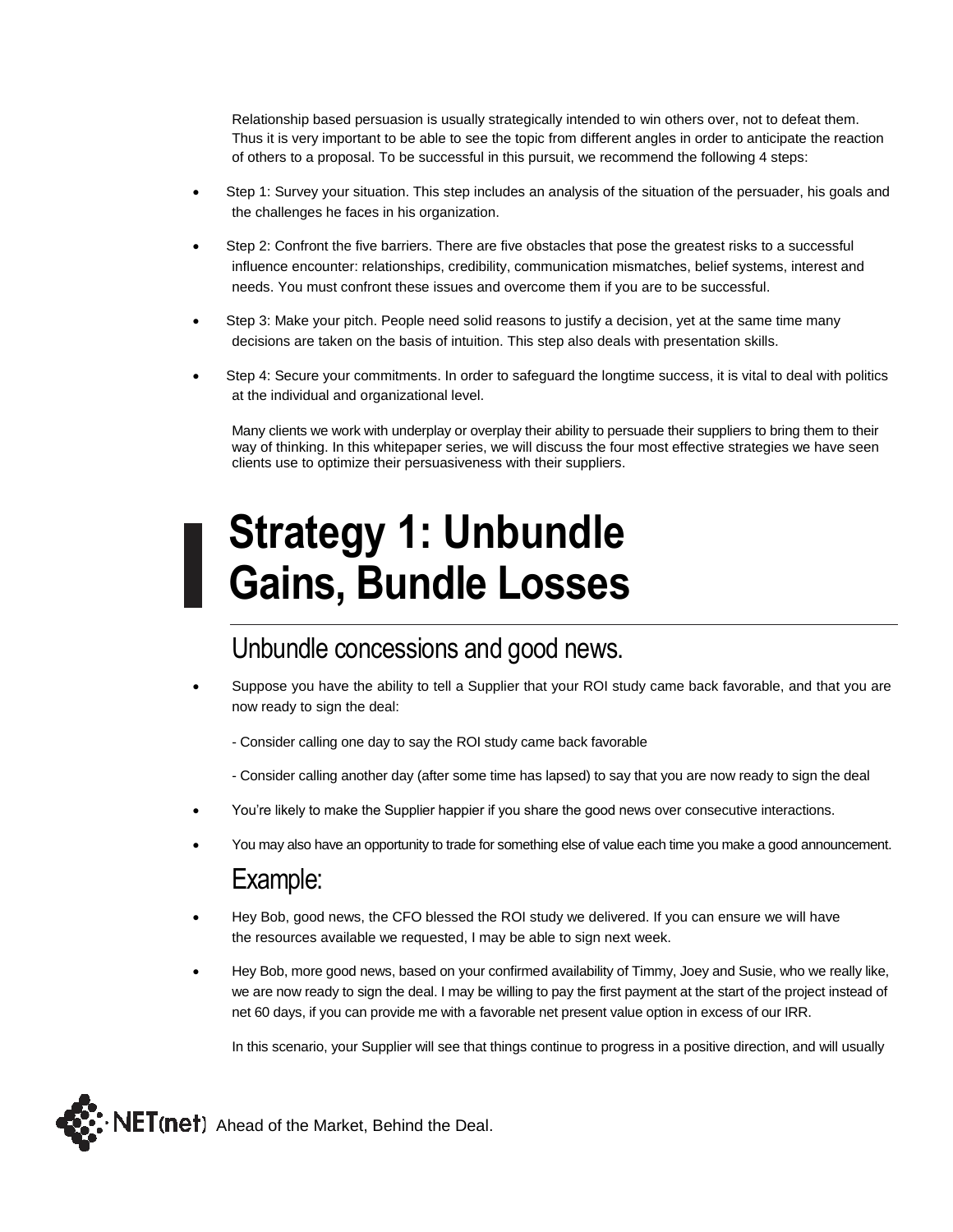be only too willing to work with you to provide these minor concessions to keep the deal on the tracks and keep the good news coming in.

## Bundle Costs and Burdens.

• Request concessions in one comprehensive request rather than in several incremental ones. Break bad news in one fell swoop.

## Unbundled Example:

- Monday Hey Bob, the ROI study was rejected by our CFO. I'll fill you in on the details in our face-toface next week.
- Tuesday Hey Bob, more feedback on the ROI study the CFO didn't like your team's projections of topline growth, let's regroup next week.
- Wednesday Hey Bob, we're going to need to extend your pre-sales teams efforts to develop this proposal – let's chat more.
- Thursday Hey Bob, just got word from our implementation team that the systems will not be ready for the anticipated kick-off date, so we got some work to do here buddy.
- Friday Hey Bob, I've been getting some feedback from the team members that we may want to reconsider the resources we originally selected to come on site to do the implementation work. If you could bring some resumes of some more team members I would appreciate it.
- Saturday Hey Bob, sorry to bother you on a weekend, but our General Counsel called me today to tell me that they are not ready to do any legal review work and will therefore need to push this back.
- Sunday Hey Bob, quick update for our meeting tomorrow, our CEO says he's not willing to sign any deal with you guys unless and until we can get all these issues worked out ahead of the planned start date.

By this time, your Supplier believes this deal is so far off the road and into the ditch that it is probably hopeless to continue to invest time and effort, and death is coming by 1,000 cuts. Your Supplier may see any continued investment as simply a waste of time and money and may therefore defect.

## Bundled Example:

- Wednesday Hey Bob, we've had a bit of a setback today with the ROI study. Our CFO didn't like our projections of top-line growth, and that's going to require us to go back and rework some things. I'm going to need some continued assistance from your pre-sales solution engineering resources to help see us through this. This puts our start date in jeopardy by a few days, and therefore we may need to revisit which team members are coming on site for the project if you have resource constraints on your end. In addition, this will delay our legal review and push back our official sign-off on the deal until after our next board review meeting, which is 2 weeks out. Give me a call to discuss, and I can answer any questions you might have in an advance of our face-to-face meeting next week – where I expect we will resolve these issues.
- This makes your Supplier's losses more palatable (relative to the status quo) and they will see this as a single setback, rather than a sign of systemic problems that are more difficult to control and overcome.

By applying these two simple yet subtle rules (i) unbundle concessions and good news and (ii) bundle costs and burdens, our clients have been able to better control Supplier perceptions, manage Supplier relationships, and have been able to keep Suppliers actively participating in the success of their projects with minimal disruption.

 $\cdot$  NET(net) Ahead of the Market, Behind the Deal.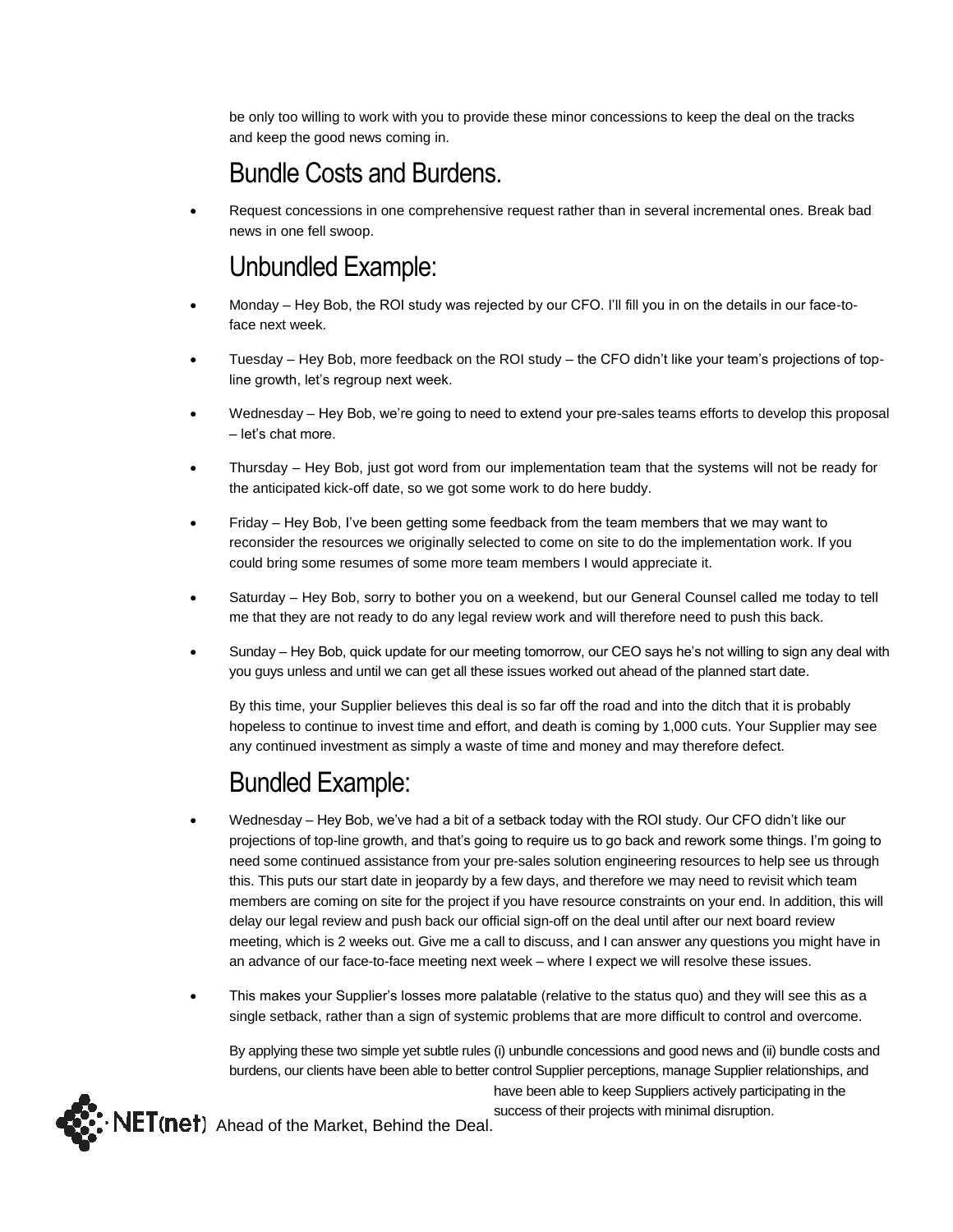## **Strategy 2: Leverage the Power of Justification**

## Don't forget "Because" .

- Even if your rationale is less than perfect, the justification that follows the word "because" should increase the odds that your counterpart will agree to your request
- At the very least, the justification will reduce the risk that your counterpart will perceive your request as illegitimate or offensive

- We need a 60% discount

#### Vs.

- We need a 60% discount because any less than that puts this deal over budget and this initiative will get shot down by the CFO

Choose the right justification.

- Take time to choose the justification that best suits the desired outcome.
- Last time you went through a similar situation with this supplier, you noticed they were responsive to your internal hurdles. When you told them you couldn't get started due to some other work that needed to get done first, they offered to help you get that other work done, so as not to delay their deal.
- Using that same approach this time, might be the best way to go about it. If your Supplier is working internally on deal reviews and approvals, they have established a willingness and ability to help you overcome internal obstacles, and just may do so again, if you use the right justification.

## Tell a Story.

• Never let an offer speak for itself. Instead, justify the request, and then tell a story that legitimizes the justification. Tell someone a fact, and they will learn. Tell someone the truth, and they will believe. But tell someone a story, and it will live in their heart forever.

- We need a 60% discount because any less than that puts this deal over budget and this initiative will get shot down by the CFO

Last year, when your team collaborated with us to meet our requirements, we were able to get your deal started on time for the forecasted amounts. The results of that deal benefited us greatly, and as a result, we have provided positive customer references; which has helped you get additional sales. If we can work together to overcome this obstacle, we will likely enjoy additional benefits.

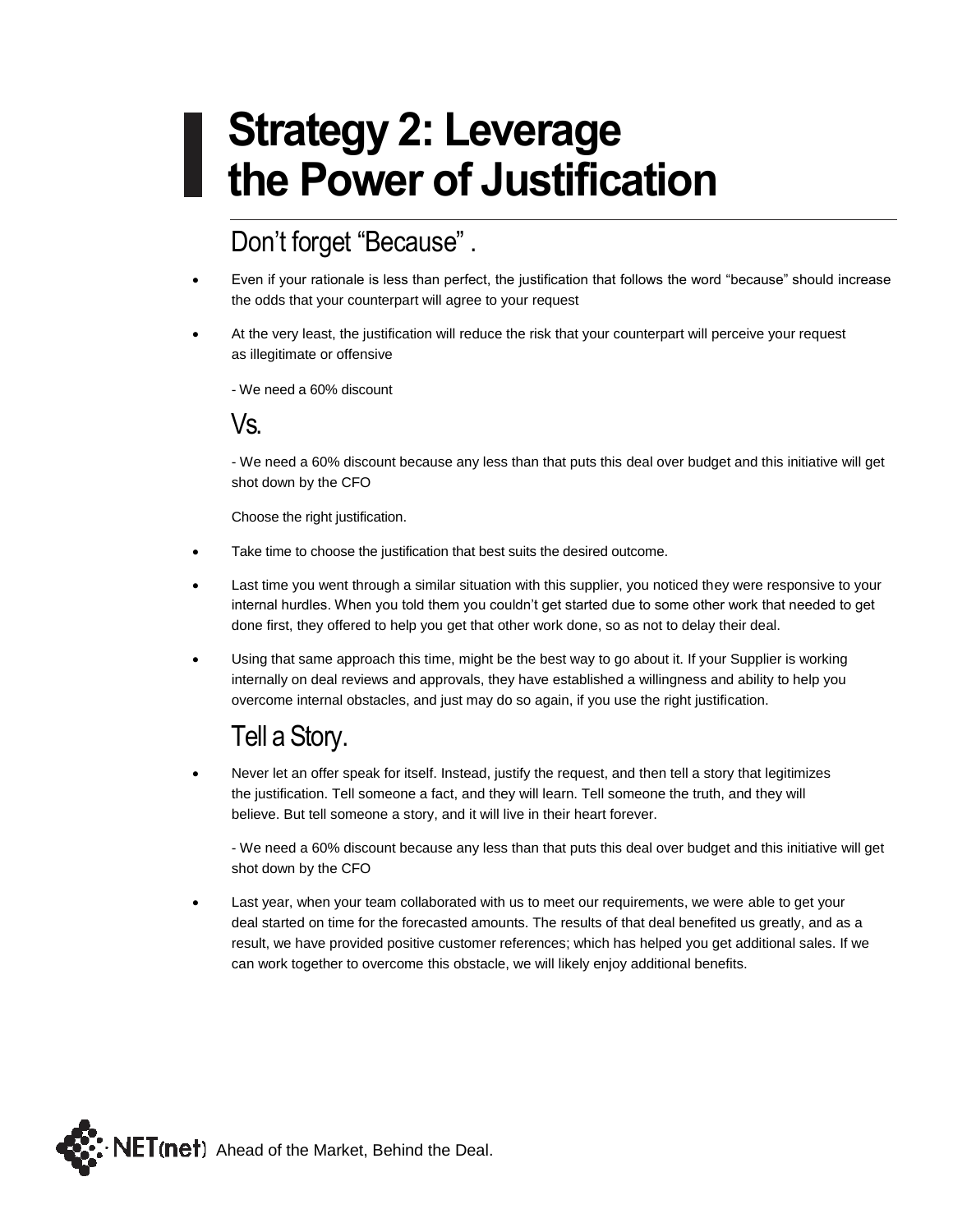# **Strategy 3: Issue Token Gifts**

## Low-Cost Token Gifts .

- Agree to meet at time or location that's more convenient for the Supplier
- Arrive at talks with coffee to share with your counterparts

## Concede First.

• Open the dialogue and begin substantive discussions by agreeing to a small request made by the other side

## Communicate Effectively.

- Your counterpart is more likely to feel compelled to reciprocate in substantive ways if you make your concessions salient
- Make sure they know you agreed to meet in their preferred location despite the inconvenience for you

# **Strategy 4: Defend Yourself Against Influence**

## Preparation .

- Analyze your BATNA knowing your Best Alternative To a Negotiated Agreement, enables you to understand your walk away options.
- Evaluate the ZOPA knowing the Zone Of Possible Agreement will help you avoid wasting time evaluating offers that are outside of your consideration.
- Investigate all issues at stake and know how to position them above the line or below the line.
- Know when to pull in above the line items on a quid pro quo basis to use as sticks to claim value and/or control the bargaining table.
	- Know when to pull in below the line items on a quid pro quo basis to use as carrots to create value and/or control the bargaining table.



• Well-prepared negotiators are less likely to accept subpar Ahead of the Market, Behind the Deal. offers because of how they are framed